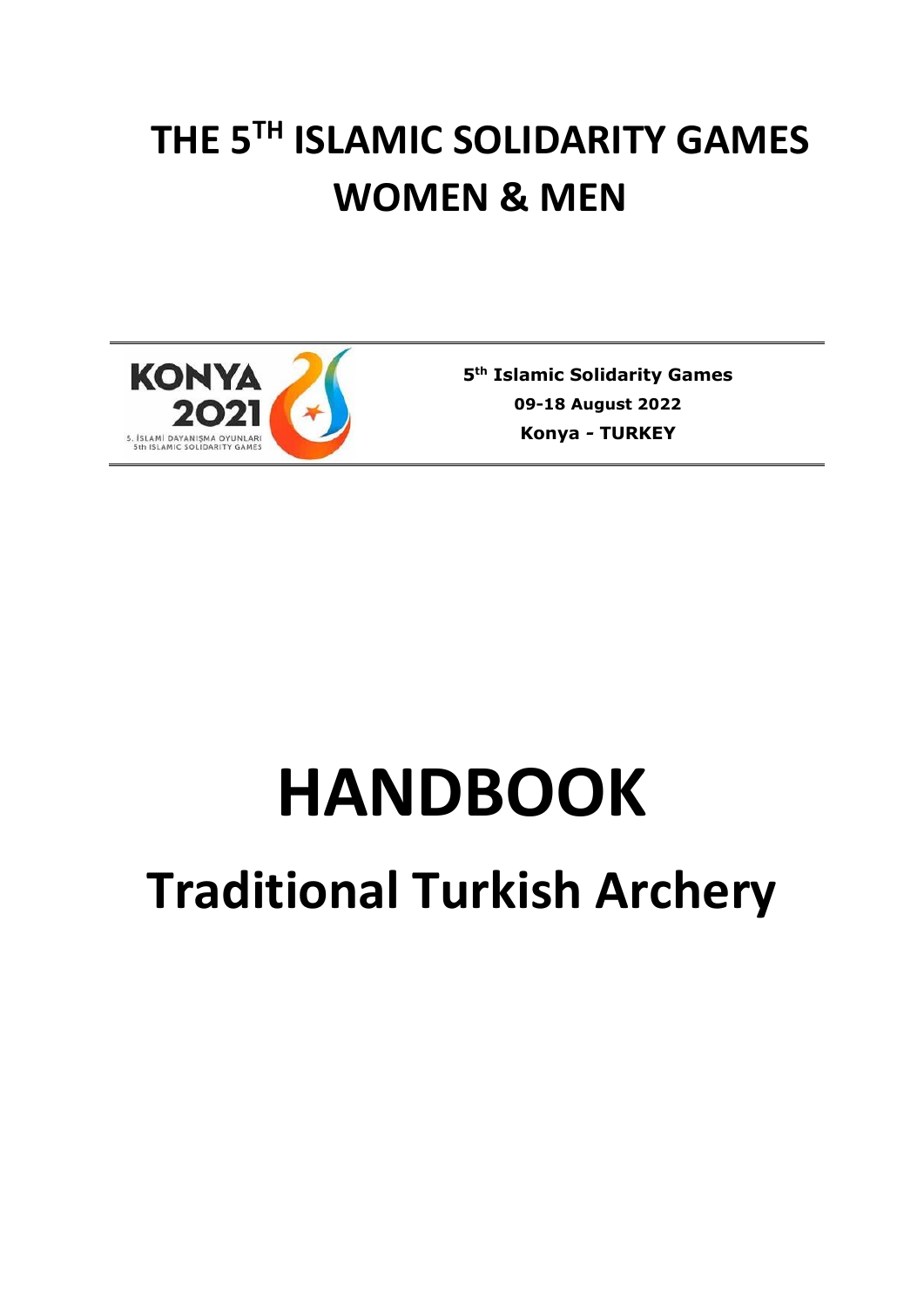### **Introduction**

| <b>Title</b>                     | Sport Handbook - Turkish Traditional Archery                                                                           |
|----------------------------------|------------------------------------------------------------------------------------------------------------------------|
| Headnote                         | This document provides a summary of Traditional Turkish<br>Archery Competitions' requirements and technical guidelines |
| Version                          | 1.3                                                                                                                    |
| Date of Issue                    | 14.01.2022                                                                                                             |
| <b>Status</b>                    | <b>Final Version</b>                                                                                                   |
| <b>Document Owner</b>            | <b>Halis Yunus ERSOZ</b>                                                                                               |
| Name of the Organizer            | <b>Fatih UYSAL</b>                                                                                                     |
| <b>Issuing Organization Name</b> | <b>TISGOC</b>                                                                                                          |
| Category                         | Sport - Technical                                                                                                      |
| <b>Access Restrictions</b>       | <b>TISGOC UNCLASSIFIED</b>                                                                                             |

## **Handbook Revision Review**

| <b>Version</b> | <b>Date</b> | <b>Author</b>                     | <b>Summary Flow</b>                   |
|----------------|-------------|-----------------------------------|---------------------------------------|
| 1.0            |             | <b>Turkey Traditional Turkish</b> | <b>First Draft</b>                    |
|                |             | <b>Archery Federation</b>         |                                       |
| 1.1            |             | Sports Directorate                | <b>General Comments and revisions</b> |
| 1.2            |             | <b>ISSF</b>                       | <b>General Comments and revisions</b> |

### **Abbreviations and Terminology**

| <b>Title</b>                                            | <b>Abbreviations</b> | <b>Notes</b> |
|---------------------------------------------------------|----------------------|--------------|
| <b>Islamic Solidarity Sports Federation</b>             | <b>ISSF</b>          |              |
| Turkish Islamic Solidarity Games Organization Committee | <b>TISGOC</b>        |              |
| 5 <sup>th</sup> Konya Islamic Solidarity Games          | <b>KONYA 2021</b>    |              |
| National Olympic Committee                              | <b>NOC</b>           |              |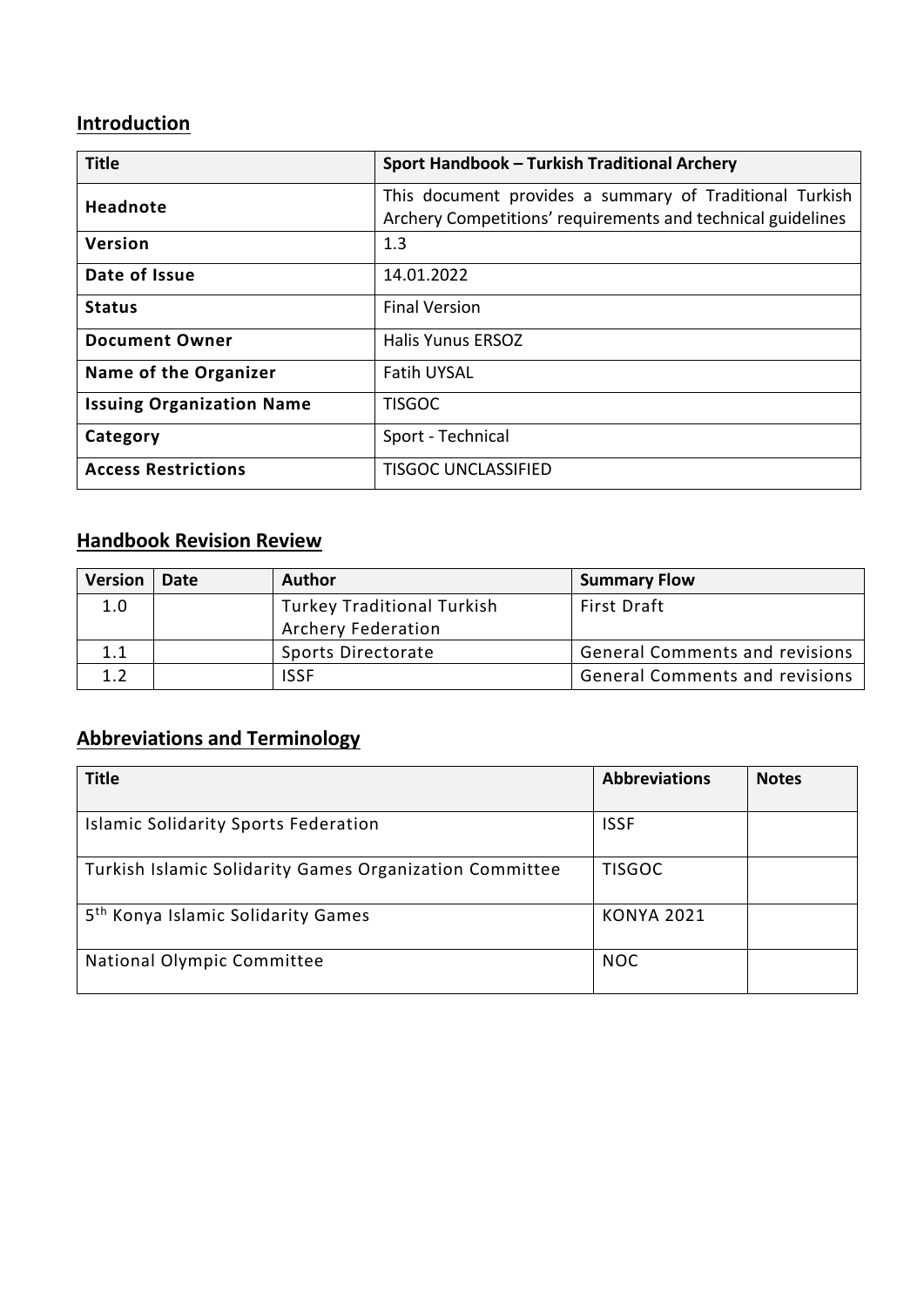## **TECHNICAL RULES**

#### **1. COMPETITION RULES AND REGULATIONS**

**1.1** The Traditional Archery events in the Konya 2021 5<sup>th</sup> Islamic Solidarity Games will be organized according to the International Competition Rules of Turkish Traditional Archery Federation (TTAF). In case of any conflict regarding the interpretation of the rules, the English version of the IAAF and TTAF will be considered binding. Issues that are not covered by the regulations will be dealt with as follows;

**1.2** For technical issues, the appointed Technical Delegates' decisions are binding.

**1.3** For the general issues, the ISG Basic Regulations, General Rules and this Technical Handbook should be consulted.

#### **2. COMPETITION MANAGEMENT**

**2.1** Competitions will be organized by the TTAF, under the authority of ISSF, in accordance with the International Traditional Archery Rules and Regulations and under the supervision of the Technical Delegates.

**2.2** TISGOC requests TTAF to appoint two (2) Technical Delegates to be invited.

**2.3** At the request of the Organizing Committee, TTAF:

**2.3.1** Five (5) members of the Jury of Appeal, composed of members with appropriate experience,

**2.3.2** Ten (10) International Technical Officers (ITO), one of whom will be appointed as the ITO Chief.

**2.3.3** One (1) National Chief Judge of Field to be a member of the TTAF Panel (NHU).

**2.3.4** Three (3) National Desk Umpires to be a member of the TTAF Panel (NDU)

- **2.3.5** A sufficient number of National Umpires (NU) to be members of the TTAF Panel.
- **2.3.6** One (1) English-Speaking Announcer (to be approved).

**2.4** Turkey Traditional Turkish Archery Federation will appoint appropriately qualified National Umpires, Officials and other Technical Officials.

#### **3. LOCATION AND COMPETITION SCHEDULE**

**3.1** Traditional Archery Target Shooting and Flight Shooting will be held at Saraçoğlu Sports Venue between 15-16 August 2022.

**3.2** Training areas will be prepared for the participating teams according to the program made by the Organizing Committee and be distributed before participation.

#### **4. TECHNICAL MEETING**

**4.1** The Technical Meeting will be held on 14 August 2022. The place and time of the meeting will be confirmed in time.

**4.2** The following people will attend the meeting:

- Technical Delegates
- Technical Officials
- Competition management
- Two members of each participating team (Manager and Coach)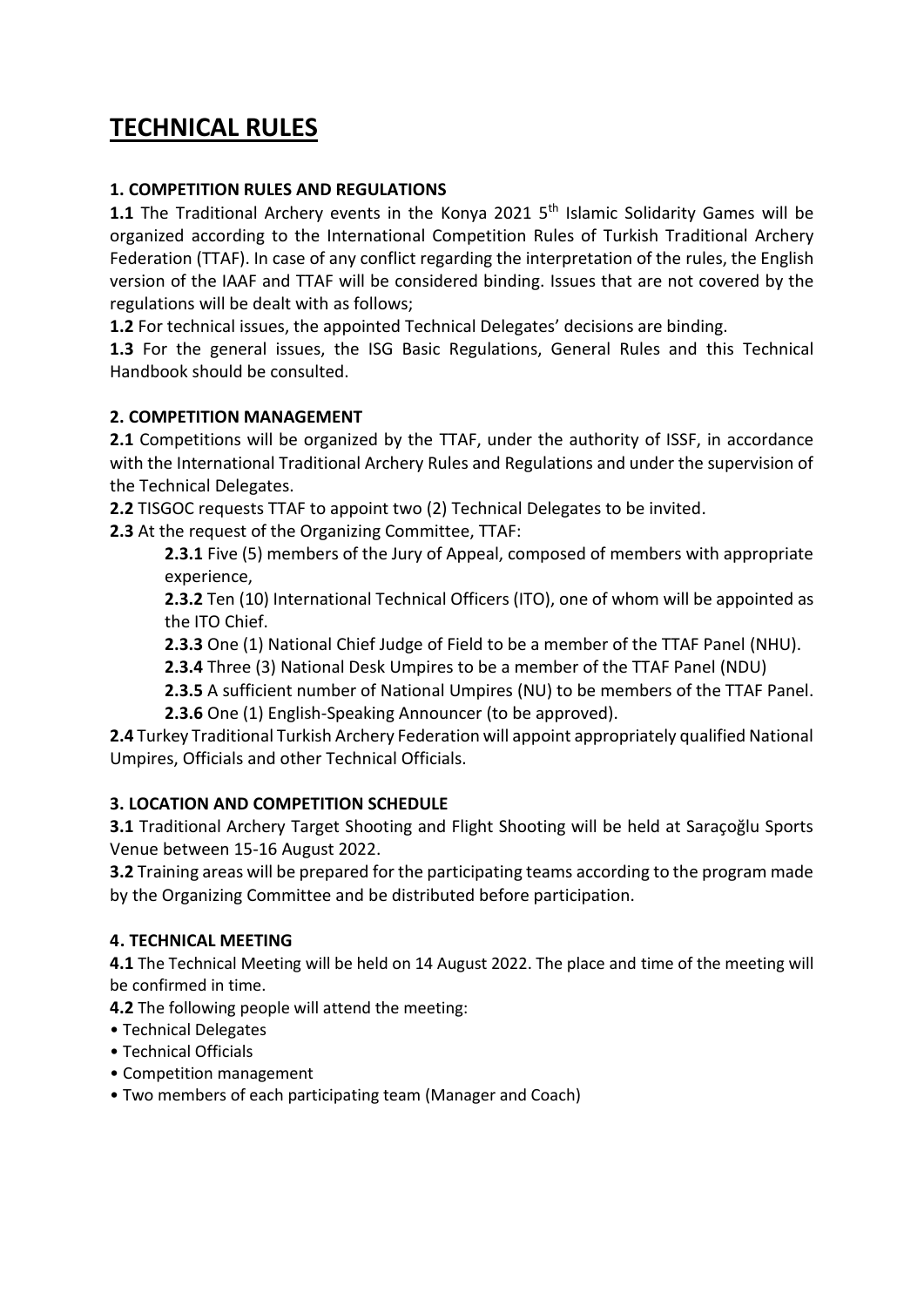#### **5. COMPETITION AND PARTICIPATION**

**5.1** The National Federation must be recognized by the Ministry of Sports of the relevant country.

**5.2** Athletes must have the citizenship of the country in which the National Olympic Committee is registered. Only individual passports will be used as the athlete's official document for eligibility.

**5.3** Athletes must be registered with the relevant Federation of the country.

**5.4** Individual competitions; A maximum of sixteen (16) athletes per country are allowed to compete during both the men's and women's medal events. A competitor may take part in any event, subject to the maximum number allowed.

**5.5** Team Competitions; Each country is allowed to compete with three (3) athletes in the team competition. In the national team competitions, the 3 athletes who have taken the best place in the ranking shots from the athletes who have participated in the individual events before, will automatically enter the National team.

**5.6** Competition events are as follows:

| Men                       | Women                     |
|---------------------------|---------------------------|
| 70m Target Shooting       | 60m Target Shooting       |
| Limitless Flight Shooting | Limitless Flight Shooting |

#### **6. COMPETITION FORMAT**

**6.1** Competitions will be organized according to the Traditional Turkish Archery Federation and International Traditional Archery Rules and Regulations. Qualification standards are determined by the results and records of the athletes. Qualification standards for each event are announced at the Technical Meeting before the Competitions begin.

**6.2** Competition program will be completed when the athlete registrations are completed.

#### **7. COMPETITION PROGRAM**

| $13rd$ August 2022              | Arrivals                              |
|---------------------------------|---------------------------------------|
| 14 <sup>th</sup> August 2022    | <b>Training and Technical Meeting</b> |
| 15 <sup>th</sup> August 2022    | 70m Men and 60m Women Target Shooting |
| 16 <sup>th</sup> August 2022    | Limitless Flight Shooting             |
| $17th$ -18 <sup>th</sup> August | Departures                            |

#### **8. EQUIPMENT**

**8.1** The Organizing Committee will provide all competition equipment in accordance with the International Traditional Archery Rules and Traditional Turkish Archery Federation Regulations.

**8.2** Athletes will use their own accredited personal equipment.

**8.3** The use of personal equipment is permitted, provided that it complies with the International Traditional Archery Rules and Turkish Traditional Archery Federation. These materials will be allowed to be used in competitions after being checked by the Technical Delegates.